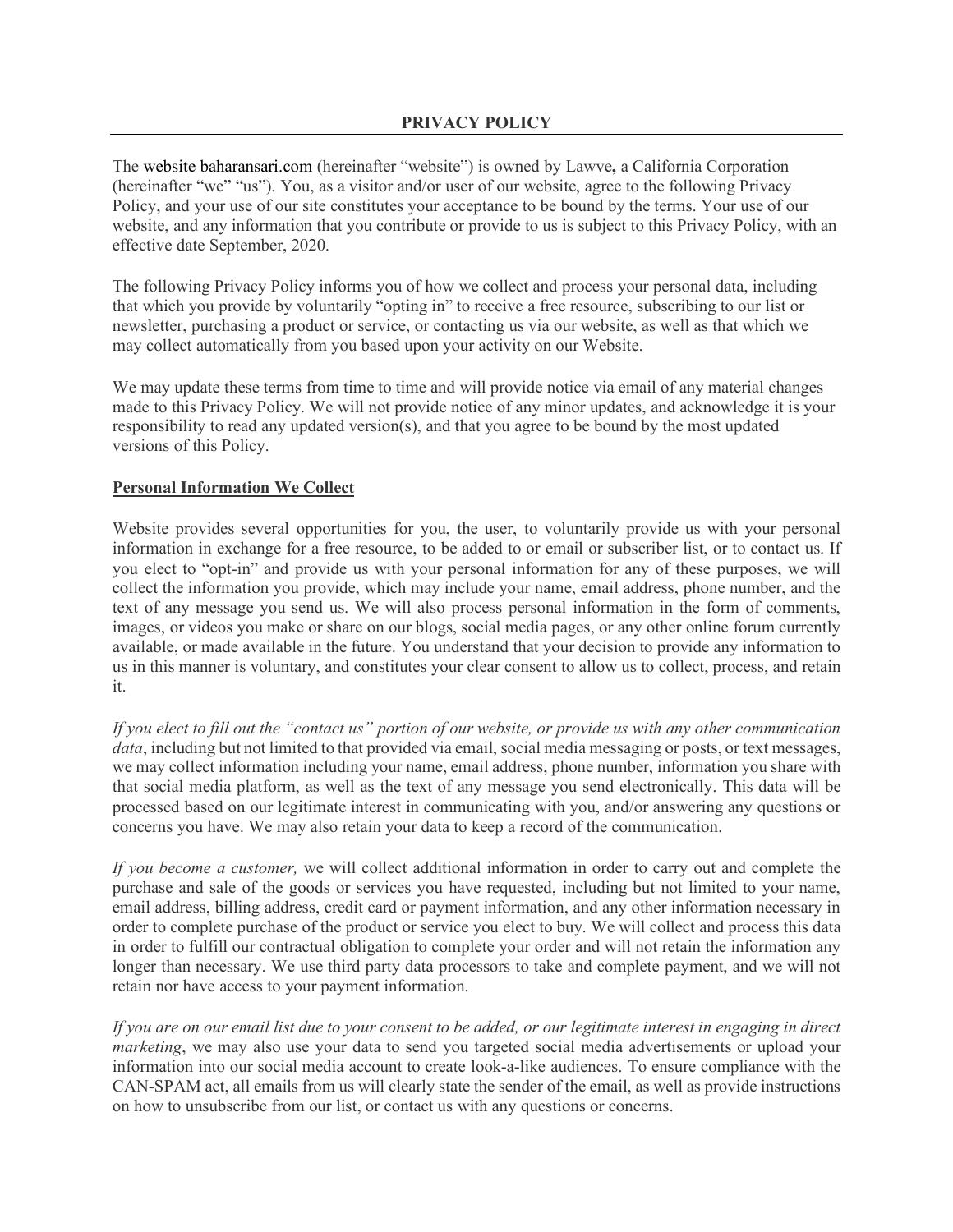*We may also collect information though Automatic Data Collection Technology.* We may use or send standard "cookies" to identify your browser from time to time. We do not include any personally identifiable information in cookies, and will not employ any other mechanisms (other than those discussed above) to capture data on our website. We may use both session cookies (which expire once you close your browser) and persistent cookies (which stay on your computer until you delete them). You can accept or decline cookies using your web browser settings. If you choose to disable cookies, some areas of Website may not work properly or at all. Website does not respond to Do Not Track signals sent by your browser.

We may also collect data about how you use Website, your browsing actions or patterns, computer equipment, IP address, internet connection, and other similar choices you make, including via Google Analytics and Facebook Pixels, in order to obtain statistical data, improve our website and offerings, and ensure you receive information relevant to you. If we utilize this technology, we will use them in compliance with all policies of these third party companies. We may receive personal data from third parties including Google, social media platforms, search engines, Paypal, Stripe, and other third party payment processing companies.

**Lawful Grounds for Processing:** In order to ensure compliance with the European Union's General Data Protection Regulation ("GDPR") we confirm we have lawful grounds for processing the information we collect from you. If you provide your personal information via our "contact us" page or send us any other form of electronic communication, we will process your data based upon our legitimate interest to respond to user or customer inquiries. If you elect to receive communication from us by "opting in" and provide us with your name and email address in exchange for a free resource or training, or if you purchase from us, we will process your data for the purpose it was collected based on your affirmative consent to do so, and may periodically send you additional email marketing based upon our legitimate interest in marketing to those that have shown an interest in our products or services. We may also give you the option to be added to our email list, in order to receive our newsletter, information about our products and services, and other information we believe may be of interest to you based upon your decision to opt-in to one or more of our free resources, and will obtain your consent to do so. You may withdraw consent at any time by contacting us and requesting your information be edited, updated, or deleted. We do not collect any sensitive data, nor any information regarding criminal offenses or convictions.

### **How and Why It's Collected**

We collect your personal information when you voluntarily, directly provide it to us to receive a free or paid resource, product, or service, or when you fill out a form or send an email to contact us, and we do so in order to provide you with the resource you have indicated you'd like to receive. We may also track your future interactions with our content, and use your personal information to keep you informed about the products and services you have elected to receive, as well as any linked or similar products or services we think you may be interested in. The information will be collected by us following your choice to manually enter it in, and click to be added to our list. No such information will be collected without your taking action to be added to our list, or in exchange for a free resource.

We may also receive data from third parties like Google Analytics, Facebook and other advertising platforms, providers of technical or payment services as needed, and other similar third parties. We do our best to only utilize third parties who have been deemed GDPR-compliant, and whom we have either completed a data processing agreement with, or have reviewed and confirmed their policies regarding data processing to ensure compliance.

## **How We Use Your Information You Provide**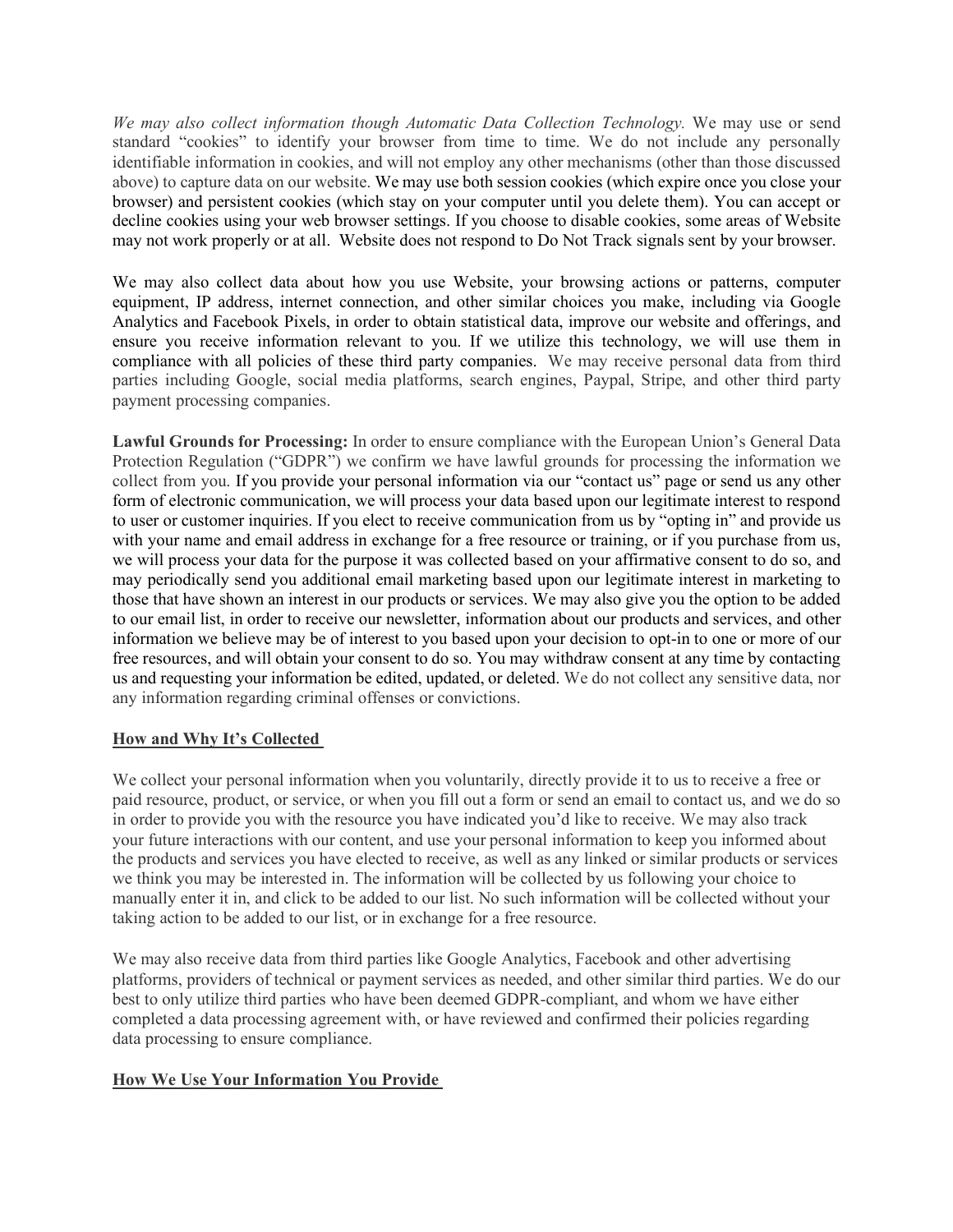You have the right to know and understand how your information is used. We will use the personally identifiable information you voluntarily give us in order to carry out the service or product you requested, including free resources, trainings, newsletters, periodic promotional emails, and to notify you about any changes to our policies or services. We may also use your personal information to form "look-a-like" audiences in our digital marketing campaigns, which includes uploading your information into our social media advertising campaign.

If you purchase something from us, we will use your billing address and credit card information to complete your desired purchase or purchases only, and will not store or share any such information. By providing this information to us, you understand and agree that we may use and store such information to send emails, bill credit cards in exchange for programs or products purchased, or utilize comments for marketing purposes.

If you make a purchase from us, we may also use your personal information to send necessary updates to our products or services you have purchased, or to keep you informed of any necessary information relating to our products or services.

*Non-Personally Identifiable Information*: Additional non-identifying information that is collected may be used to provide an overview of how people are accessing and using Website; it is not used for any additional purposes, and Website does not use any such data to make automated decisions. We may also record some or all information to help create a better user experience. We may use information such as your IP address to help diagnose technical problems with servers or our website, and to determine which portions of our website receive the most traffic, to understand which content is the most useful to our visitors. Your IP address will not personally identify you, and may be used in such limited purposes as outlined above, in order to improve user experience.

### **How Information is Stored and Shared**

You have the right to know what information is stored (and not stored) and how it is processed. Your information is stored through a data management system, and it is important to us to take appropriate measures to ensure your information is kept confidential. You understand that there are limited purposes where we will share your confidential information, including with those who are providing technical support for our website, or those who are members of our team, including legal and accounting. Any parties who will have access to your information will keep such information confidential and will never share with any unrelated parties to the best of our abilities. information provided by you will never be shared, sold, or given to any other company or person without your consent, other than what is required to complete a purchase or request you have made, unless required to do so by law, or any governmental requirements. We require all such third parties to treat your personal information in accordance with the law, and only allow them to process your personal data for specific, necessary purposes.

Please be aware we may disclose information provided if we are required to do so by law, or if there is an honest, good faith belief that such disclosure is necessary to protect the rights of our website or of Lawve that any portion of our policies are being violated, to prevent or mitigate a belief that a crime may being committed, or to protect that safety or rights of our other uses. This information may also be shared as a result of the sale of Lawve or any branch of the company, as well as with any joint venture partners or affiliate marketers, should we deem it necessary to share such information. We will always take all reasonable measures to protect and safeguard your information.

This website, and the servers and parties which made this website available on a global scale, are located within and operate within the United States. The internet laws of the United States and California govern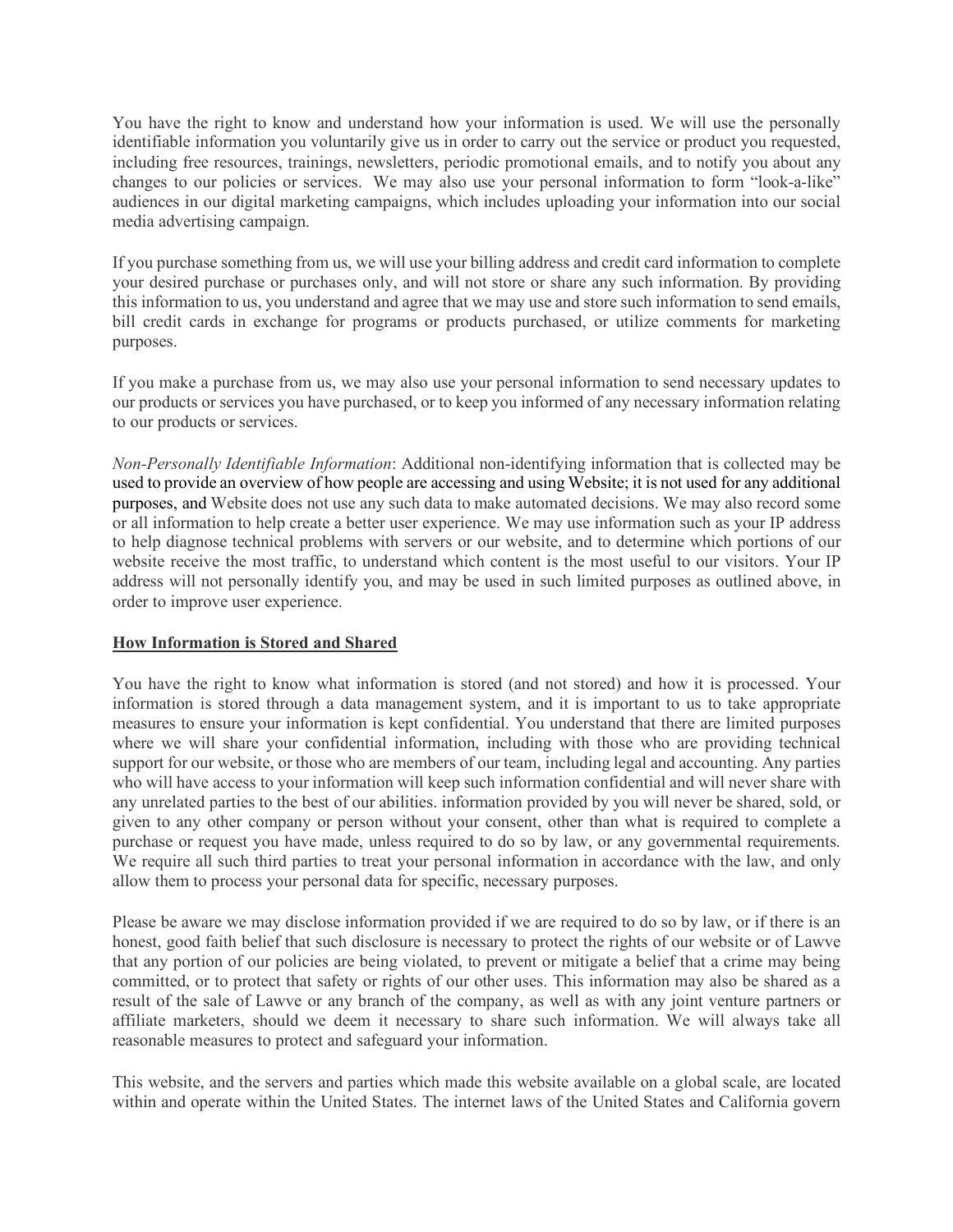any and all matters relating to this Website, including content, as well as the principles of the General Data Protection Regulation (GDPR) as they apply to residents of the European Union. Any information you choose to provide through this website, including subscribing to a newsletter, opting-in to receive a free gift, or purchasing something will be transferred to the United States for processing. That information may then be transferred within the United States or back out of the United States to other countries outside of your country of residence, depending on the type of information, and how it is stored by us. If transferred to another country, it may not have data protection laws that are as comprehensive or protective as those in your country of residence; however, our collection, storage, and use of your Personal Information will at all times be governed by this Privacy Policy. By visiting our Website, you acknowledge this information, and by submitting any personal information onto our Website, you hereby authorize this transfer and processing of information.

By collecting and using your personal data, We are acting as a data controller, meaning we determine what information is collected, how long it is stored, and what the Personal Information will be used for. We utilize a third-party company to act as a data processor, which stores information such as names and email addresses that make up our email list. To the best of our ability, we have researched and concluded that all third party data processors we use have advised us they are compliant with the General Data Protection Regulations as well.

## **Information Protection & Security**

We use commercially reasonable methods to safeguard your personal data, including that which you provide to use, and that which we collect automatically, by using reasonable online security measures, and sharing your data with reputable third party vendors that are compliant with generally accepted security and safety measures. We utilize a Secure Sockets Layer (SSL) on our website in order to assist in the secure transfer of information; however, it can never be guaranteed. Should We become aware that a data breach has occurred, We will timely notify the necessary parties with as much information as we have available.

While our team does our best to protect the information we collect, and prevent any misuse, unauthorized access, or disclosure, you understand that we cannot be responsible should an unauthorized third party obtain access to our information, without our consent. Should our website be tampered with, you understand that your personal information may be accessed by these unauthorized parties. You agree that we are not responsible for any such actions, and acknowledge you will hold us harmless should your information become intercepted in this way without our knowledge, permission, or consent, which includes a release of any and all claims related to use of such information by such an unauthorized party.

We have determined it is not required to appoint a Data Protection Officer, as our core activities do not consist of processing operations that require regular and systematic monitoring of data subjects nor do we process sensitive categories of data on a large scale.

### **Data Retention**

We will retain the minimum amount of Personal Information required of yours, including name, email address, and behavior tracking, as long as you elect to remain on our mailing list, and any additional Personal Information as long as it is needed in order to fulfil the purpose for which it was initially collected, such as completing a purchase. We will also retain and use collected information as necessary in order to comply with any legal obligations, resolve any disputes, or as otherwise reasonably determined. If at any point you elect to be removed from our database, your information will be deleted, and no longer retained.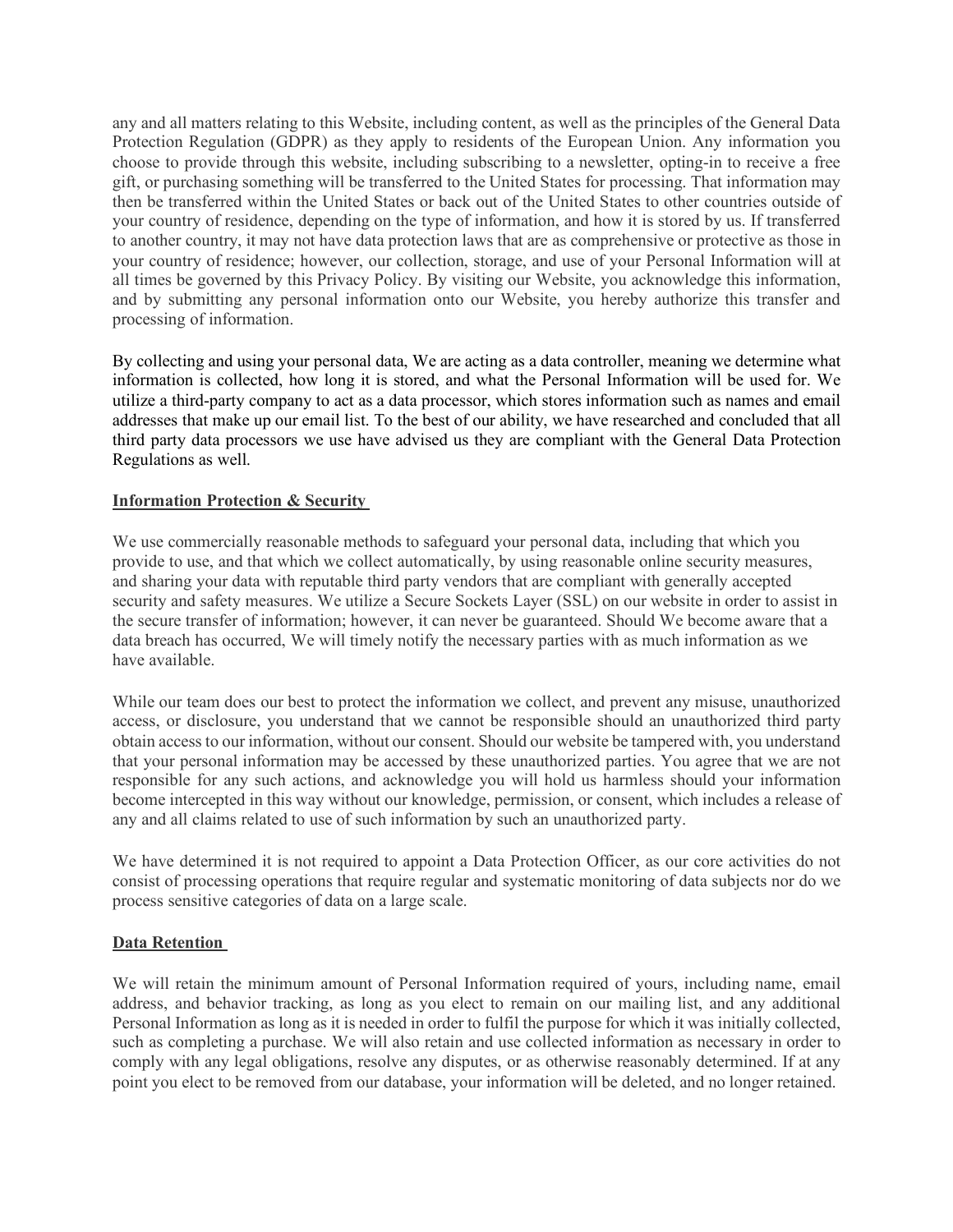#### **Your Rights to Control Your Information**

You have the right to update, edit, or delete your information from our database. You may "unsubscribe" from our list at any time, by clicking the "unsubscribe" button at the bottom of any email we send you from our list. Should you wish to request access to information that Lawve has about you, correct or edit any information, or unsubscribe from our email list, and/or remove or delete your information from our database, you also have the option to do so at any time, free of charge, by reaching out to us at:

# Lawve Ladera Ranch, CA 92694 team@baharansari.com 310-906-8878

**Right of Access, Right to Rectification Right to Restriction of Processing, Right to Data Portability**: You have the right to request information about how your data is being used, request a copy of the data we have, correct or edit data you initially provided us, restrict how we process your data in certain circumstances, and/or receive your personal data in order to use it elsewhere. Please contact us at the above email address for more information.

**Right to be Forgotten:** You have the right to withdraw your consent to give us your Personal Information by clicking the "unsubscribe" link at the bottom of any email we send to you. Once unsubscribed, we will remove you from our list, and you should not receive any further emails from us, absent a technical glitch.

### **Third Party Links – Not Included Under This Policy**

We may provide links to other websites on our website, from time to time. Unless otherwise stated, this Privacy Policy only covers information that we collect from you on our website, which is expressly controlled by us. You understand that should you click on a link and be taken to another website, this Privacy Policy does not attach, and we have no control, responsibility, or liability for content, activities, or policies of any other company, website, or individual. You acknowledge and agree that we are not responsible for the privacy policies or practices of third parties, and that you understand you will need to review the privacy policy of each individual website to confirm their specific policies.

### **COPPA Compliance**

You must be 18 years old or older to gain access to our website and must have the requisite mental capacity to enter into this Privacy Policy. This website is not intended for those under 18, in compliance with COPPA (Children's Online Privacy Protection Act.), and we do not knowingly collect or request any information from or market to children under the age of 18.

If we learn we have collected or received personal information from a minor under 18, we will delete this information, and/or attempt to obtain parental consent. If you have any reason to believe we may have unknowingly collected data from a minor, please let us know by sending us an email at team@baharansari.com.